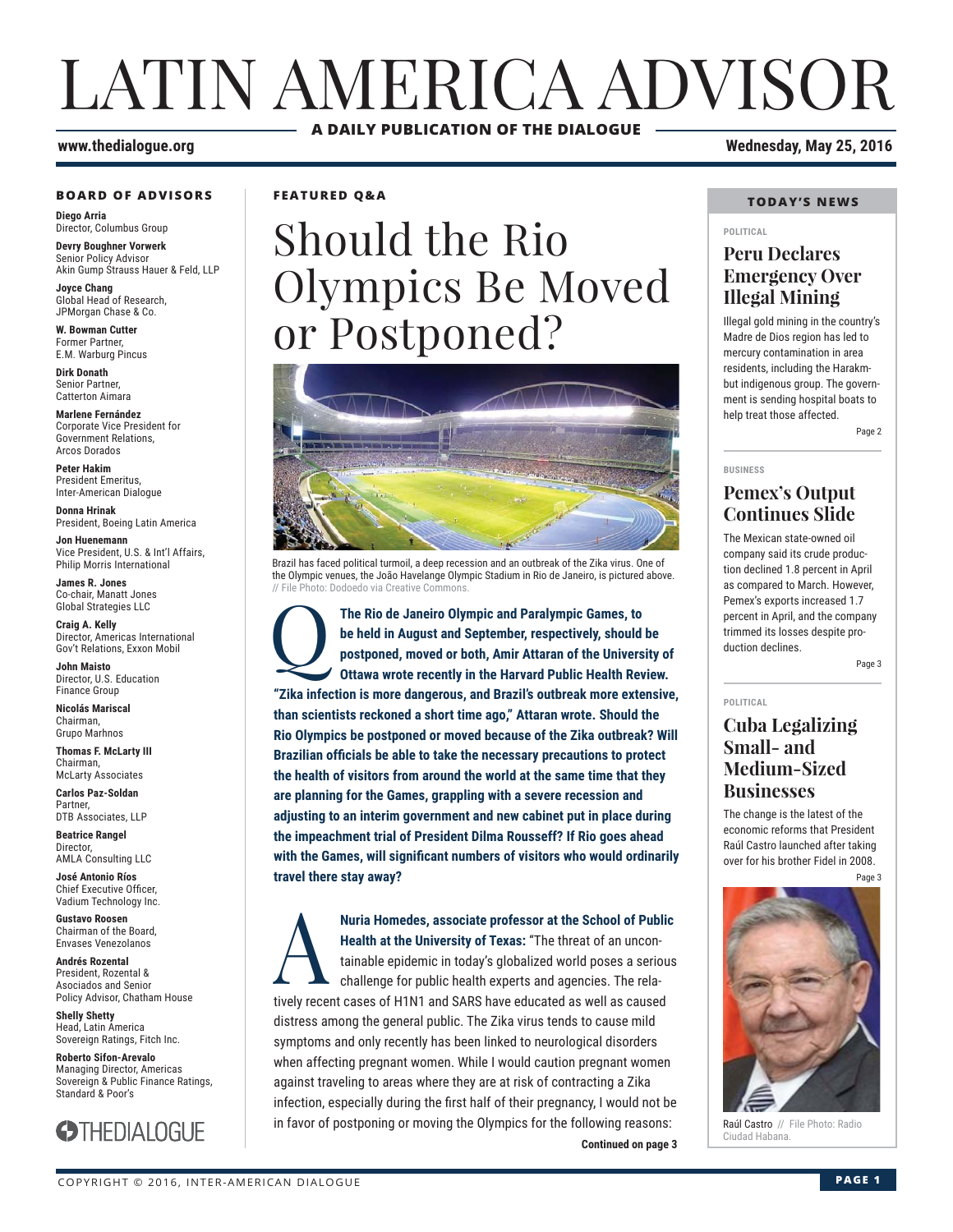### **POLITICAL NEWS**

## Cuba Legalizing Small- and Medium-Sized Businesses

Cuba's government announced Tuesday that it would legalize small- and medium-sized businesses that have appeared across the island in recent years, saying private enterprise has a positive role to play in the country, The Wall Street Journal reported. The announcement, a result of last month's Communist Party Congress, marks a shift following decades of government criticism of the free market. "Private property in certain means of production contributes to employment, economic efficiency

> **Since 2010, Cuba has allowed individuals to work for themselves in some 200 types of professions.**

and well-being, in a context in which socialist property relationships predominate," said a 32 page document that the government released Tuesday. The change is part of the economic reforms that President Raúl Castro began after taking over for his brother Fidel in 2008. Since 2010, Cuba has allowed individuals to work for themselves in some 200 types of professions, and now as much of a third of the country's population works in the private sector. The new changes, of which the government gave few details, are likely to extend some legal rights to businesses alongside individuals, according to analysts. The changes also are likely to allow private companies to establish bank accounts, conduct business with government-owned firms and participate in international trade, Richard Feinberg, a professor of international political economy at the University of California at San Diego and a former president of the Inter-American Dialogue, told The Wall Street Journal. The government's announcement

should lead to entrepreneurs gaining "all sorts of rights and capabilities that are critical to [running a](http://www.thedialogue.org/wp-content/uploads/2016/04/LAA160428.pdf) business," he said. [Editor's note: See **Q&A** about Cuba's Communist Party Congress in the April 28 issue of the Advisor.]

### **ECONOMIC NEWS**

### Brazil's Congress Approves Budget in Victory for Temer

After a contentious 16-hour debate, Brazil's Congress early today passed Interim President Michel Temer's revised budget plan for the rest of this year, Folha de S. Paulo reported. The measure, seen as Temer's first victory in the legislature, allows the government's deficit to reach 170.5 billion reais (\$47.8 billion). The previous government of President Dilma Rousseff had a budget deficit of 96.7 billion reais. Sen. Vanessa Grazziotin, a Communist Party of Brazil member who opposed the measure, called it a "blank check" for the interim government, and criticized the lack of clarity on how the money would be spent. The approved



**Temer** // File Photo: Brazilian Government.

deficit amount is the equivalent of 2.65 percent of gross domestic product, the largest Brazilian primary deficit on record. In related news, Temer on Tuesday proposed an unusual constitutional change to cap the government's expenditures that would limit federal spending growth to the previous year's inflation rate, The Wall Street Journal reported. "We're going to look ahead and put the country on the path to growth," Temer said in a speech Tuesday. Temer also said he is considering closing a \$563

#### **NEWS BRIEFS**

### **Peru Declares Emergency Over Illegal Gold Mining**

Peru's government has declared a 60-day state of emergency because of mercury contamination caused by illegal gold mining in an expansive jungle region, the Associated Press reported Tuesday. As many as 50,000 people could be affected by the contamination in the Madre de Dios region, which borders Brazil. [Editor's note: See **Q&A** on illegal gold mining in the region in the [April 15 iss](http://www.thedialogue.org/wp-content/uploads/2016/04/LAA160415.pdf)ue of the Advisor.]

### **eBay Buys Ticketbis With Plans for Latin America Expansion**

San Jose, Calif.-based eBay said Tuesday it had agreed to acquire Ticketbis, an international ticket marketplace operating in 47 countries, with plans to focus on growth in Latin America, Europe and Asia Pacific. Ticketbis will become part of eBay's StubHub business, one of the largest ticket marketplaces in the United States. The transaction, subject to customary closing conditions, is expected to close in mid-2016. Terms of the deal are not being disclosed, but unnamed sources close to the company said it was a \$165 million transaction, TechCrunch.com reported.

### **Deutsche Bank's Brazil CEO Planning to Depart**

Deutsche Bank's chief executive officer for Latin America, Bernardo Parnes, is planning to leave the bank soon, Bloomberg News reported Tuesday, citing an unnamed person familiar with the matter. Deutsche Bank is exiting Latin American countries including Argentina and Mexico and is planning to cut about half its employees in Brazil as it moves trading elsewhere, according to the report. Parnes, who joined Deutsche Bank in 2008 as CEO for Brazil, also worked as CEO in the country for Merrill Lynch and for Banco Bradesco BBI.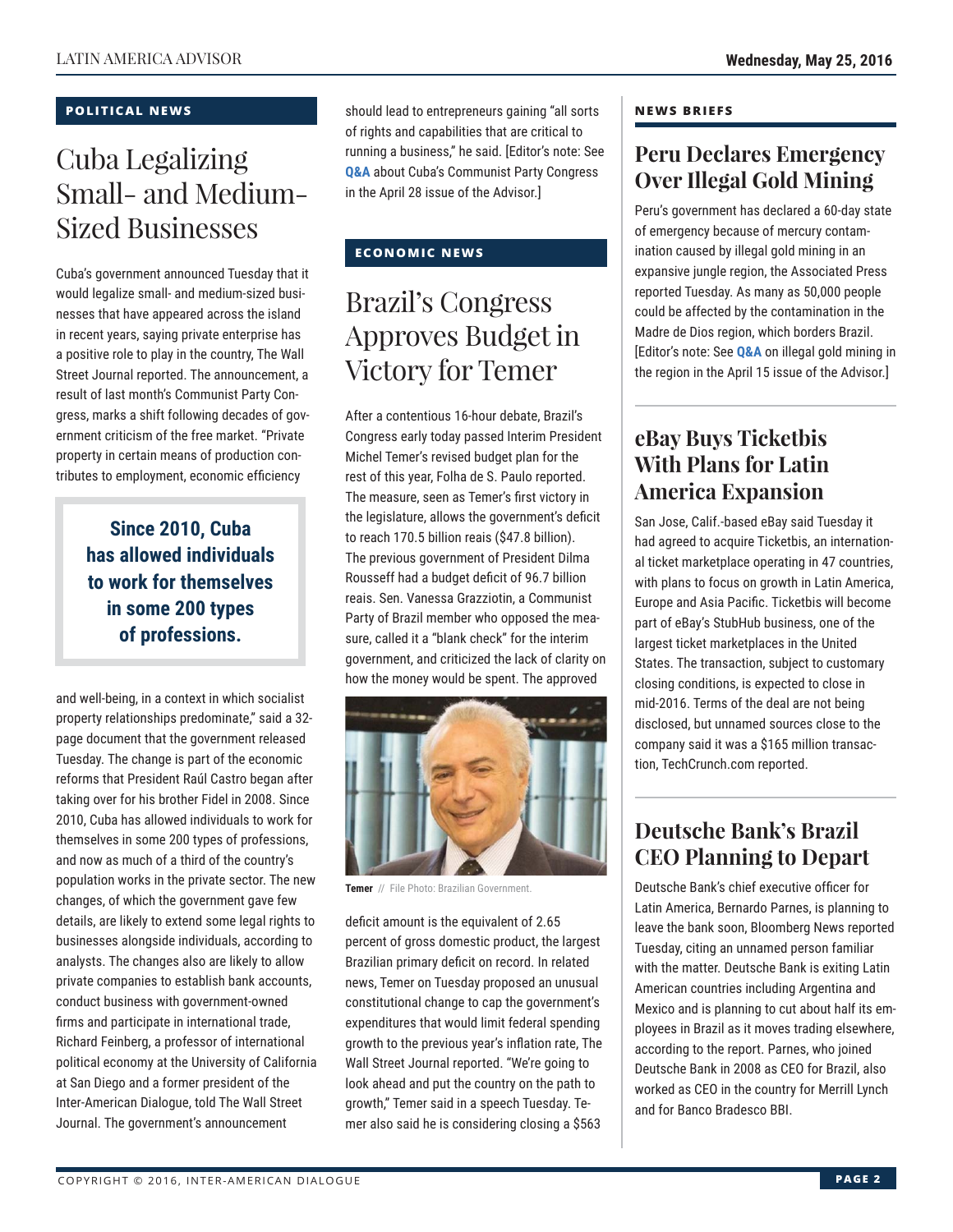million sovereign wealth fund created during Brazil's commodity boom and proposed requiring the early repayment of some \$28 billion of debt that state development bank BNDES owes to the national treasury. The measures being proposed by the interim government would have long-term implications. Last week, the new health minister suggested that Brazil's constitutionally guaranteed universal healthcare system might need to be reconsidered in light of fiscal realities. "These are measures meant to please the markets," said Gleisi Hoffmann, a Workers' Party member and senator for the state of Paraná, according to the Journal. "But they will destroy social policies," she said. "We will certainly oppose them."

### IFC to Triple Lending to Argentina

The Washington-based International Finance Corporation, the private-sector arm of the World Bank, is more than tripling its investment in Argentina this year, Bloomberg News reported Tuesday. The IFC will lend about \$1.8 billion to Argentina's private sector this calendar year, compared to \$500 million in 2015, Liz Bronder, director for Latin America and the Caribbean, told the news service. A 15-year legal battle with holdout creditors, settled soon after con-

### **The IFC will lend some \$1.8 billion this year to Argentina's private sector.**

servative President Mauricio Macri took office in December, has opened up financing that several IFC member countries had blocked over the past five years, said Bronder. The \$1.8 billion slated for Argentina would represent a big part of the IFC's overall lending to the region. In the fiscal year that ended in June 2015, the IFC's long-term investments in Latin America and the Caribbean totaled \$5 billion. That figure includes about \$2.7 billion "mobilized from other investors."

### **BUSINESS NEWS**

### Pemex's Production Continues to Decline

Mexican state-owned oil company Pemex said Tuesday that crude production declined 1.8 percent in April compared with the prior month, Reuters reported. Crude oil production averaged 2.177 million barrels per day (bpd) last month, down from 2.217 million in March. The company now expects output to average 2.13 million bpd for 2016. On the positive side,

#### **FEATURED Q&A / Continued from page 1**

(1) The Olympics will be held during the Brazilian winter, when the chances of human infection are at its lowest; (2) The political crisis is unlikely to affect the government's willingness and capacity to implement all available public health measures to

> **Postponing or moving the Games would be an extreme move that would cause even more damage...."**

> > **— Thomas Rideg**

minimize health risks to visitors—and it is in the interest of the interim government to demonstrate that it can properly host an international event; and (3) Mosquito-transmitted diseases are prevalent in many regions of the world, and travelers learn to effectively minimize their risk of infection. Athletes and individuals traveling to Brazil should become familiar and adhere to the recommendations made by the WHO, the CDC and the Brazilian government on how to protect themselves from mosquito bites and, in the event that they become infected, on preventing the sexual transmission of

exports increased 1.7 percent to 1.081 million bpd in April, from 1.063 million the prior month. In April, Pemex said it trimmed first-quarter losses by more than a third compared with the same period last year, to \$3.7 billion, despite continued output declines, the Financial Times reported. Total revenue fell by nearly 20 percent as global prices for oil remained low. Natural gas production fell 10 percent in the quarter. However, experts say reforms in the natural gas sector are taking hold and will improve the industry's outlook markedly in the months ahead. [Editor's note: See related **[Q&A](http://www.thedialogue.org/wp-content/uploads/2016/05/LAA160524.pdf)**  in Tuesday's Advisor.]

the disease, becoming pregnant or causing someone to become pregnant during at least four weeks--some recommend six months- after contracting the disease. In my opinion, non-pregnant athletes or sports fans should not be deterred from traveling to Brazil for fear of contracting a Zika infection."

Thomas Rideg, regional CEO for<br>the Americas at M-Brain: "There<br>is no doubt that Brazil is facing<br>the worst recession in decades<br>(arguebly in its biotom) se a regula of its **the Americas at M-Brain:** "There is no doubt that Brazil is facing the worst recession in decades (arguably in its history) as a result of its corrupt political environment and everything that stems out of such corruption. However, the fact that the majority of the population, through almost two years of indignation and protests, influenced Congress to temporarily remove a president from office, making her permanent removal almost certain, brings huge confidence for a turnaround. Brazil just took a big first step, and the people are increasingly critical and demanding for the new government to make the reforms

that need to be made to trim down the public sector, boost confidence and put the economy on track. The Zika phenomenon is something that extends across a continent of hundreds of millions of people and is not solely concentrated in Rio. It is a very serious matter and should be dealt with very diligently, but not to the extent of moving

**Continued on page 4**